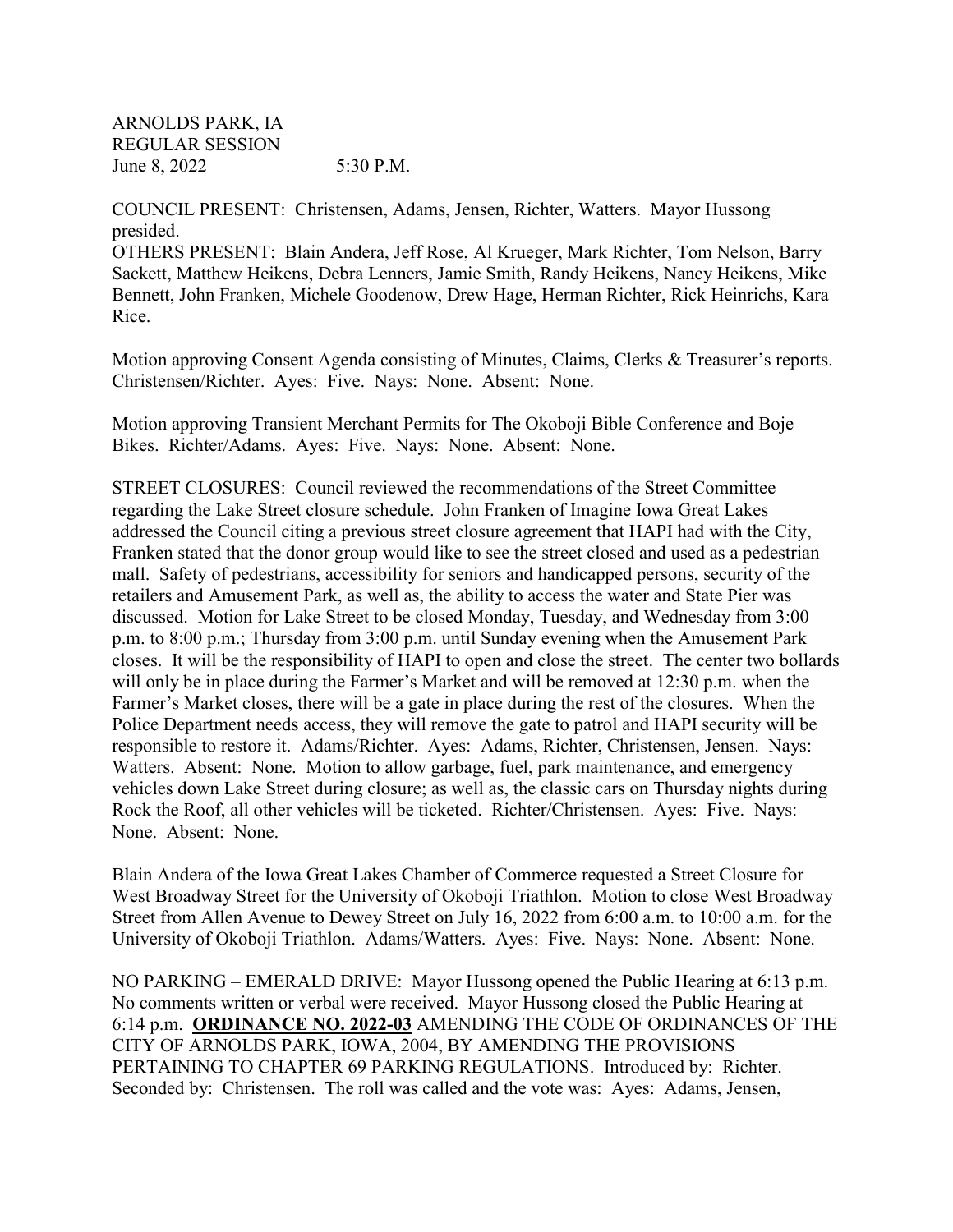Richter, Watters, Christensen. Nays: None. Absent: None. Motion to waive the second and third readings. Richter/Christensen. Ayes: Five. Nays: None. Absent: None.

324 LAKE DRIVE: Randy and Nancy Heikens had sewer backup in the basement of 324 Lake Drive. The City treated this line in the Fall of 2021 and cleaned the line in March of 2022. Heinrichs stated that he will have the line scoped to see if there are any breaks, roots, or blockages causing the backup. Rose indicated that this property is at the end of the line and is the lowest lying, causing backup when heavily used. Heikens is requesting a separate line directly from the manhole. Council will follow up at the July 2022 meeting.

LOWER GAR DEVELOPMENT: Drew Hage of Northwest Bank is requesting City support in applying for an Iowa Workforce Housing Tax Credit Program Grant for the Lower Gar Development. Motion to draft a letter of support in lieu of funding for the Lower Gar Development Project. Watters/Adams. Ayes: Five. Nays: None. Absent: None. Motion to approve a Treatment Agreement with the Iowa Great Lakes Sanitary District for the sewer service in the Lower Gar Development. Richter/Christensen. Ayes: Five. Nays: None. Absent: None.

WINTHER, STAVE & CO, LLP: Motion approving a three-year contract (2022, 2023, 2024) with Winther, Stave & Co, LLP for performing all the audit services for the City of Arnolds Park. Jensen/Adams. Ayes: Five. Nays: None. Absent: None.

SAWMILL PARK PICKLEBALL COURT UPDATE: Rose contacted Diamond Concrete to reseed around the Pickleball Court where the grass did not take. Rose also requested a quote for three concrete pads for picnic tables.

Christensen left the meeting at 6:37 p.m.

SOLUTIONS - IT AGREEMENT: Motion to approve the renewal of the Information Technology Services Agreement between Solutions and the City of Arnolds Park for FY 2022- 2023. Watters/Adams. Ayes: Four. Nays: None. Absent: Christensen.

ROHR STREET RIGHT-OF-WAY: Motion to proceed with the ROW acquisition of the Rohr Street curve adjacent to lots 11, 12, 13, and 14 Breezy Heights First Addition. Watters/Adams. Ayes: Four. Nays: None. Absent: Christensen.

10 WEST BROADWAY STREET: Motion to approve a Tolling Agreement and an Agreement to Discuss Good Faith Options for Development of the Middle School Property. Watters/Jensen. Ayes: Four. Nays: None. Absent: Christensen.

POLICE DEPARTMENT: The Police Department has a 2013 Ford Explorer that is being replaced. Consensus of the Council is to remove the white vinyl from the vehicle before it is put up for bid.

LIBRARY: Library Director Kara Rice requested a wage increase for Stephanie Guthrie. Guthrie has taken over a large portion of the Children's Programming responsibilities. Motion to